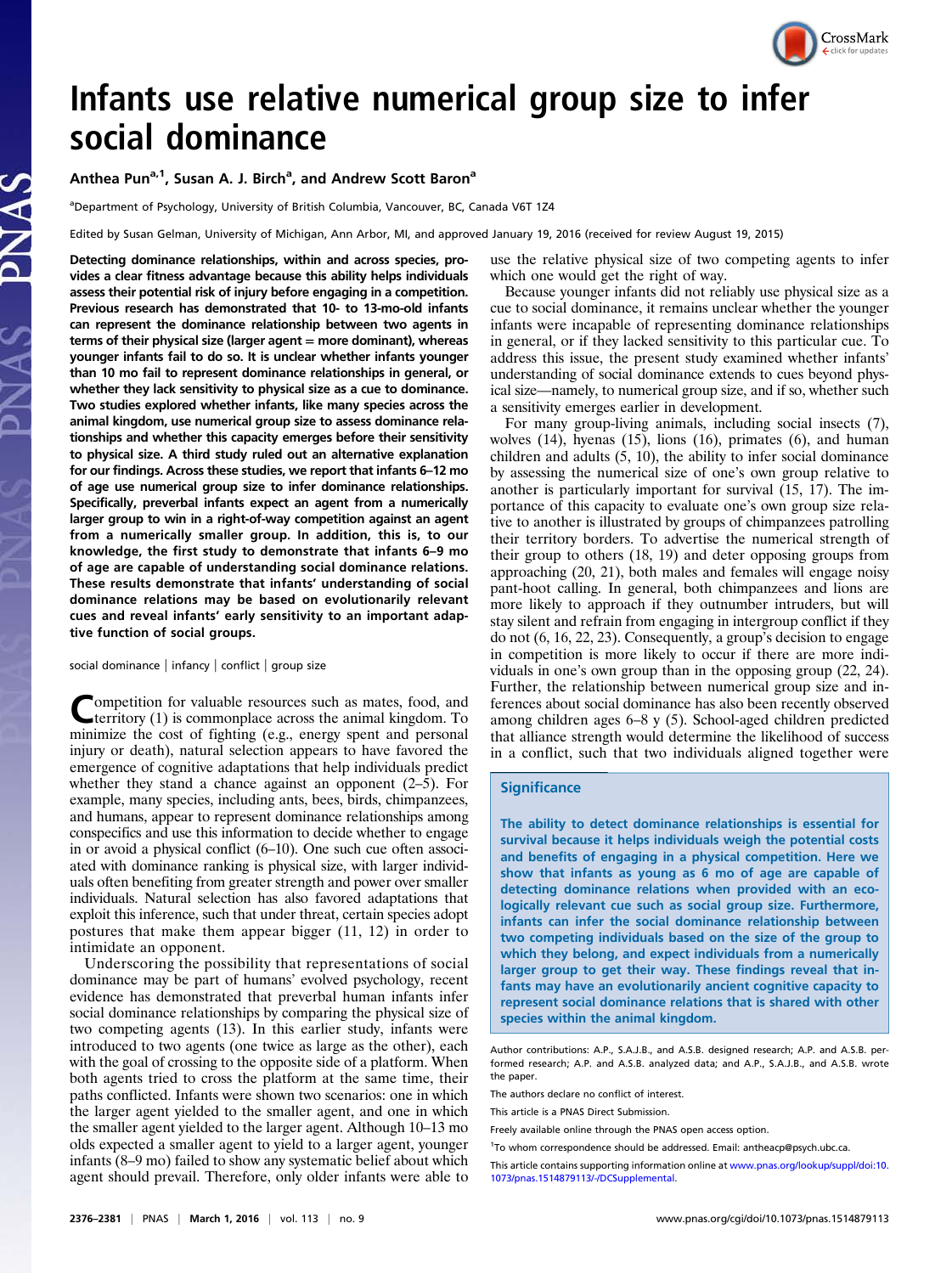



Fig. 1. Example of the numerically larger group ( $n = 3$ ) and numerically smaller group ( $n = 2$ ) introduced at the start of the study.

expected to win against a single individual. Coupled with the evidence reviewed from behavioral ecology, numerical group size may serve as an evolutionarily relevant cue to social dominance that humans are sensitive to within the first few years of life.

Indeed, if young human infants have core knowledge of social relationships, as some have argued (13, 25), along with the capability to track the numerical size of small groups (26), it is possible that infants may be able to draw on both capacities to support inferences about the social dominance relationship between groups that differ in numerical size. If infants infer that individuals from larger groups are more dominant than individuals from smaller groups, this would demonstrate that infants' understanding of social dominance can extend beyond the direct relationship between two competing individuals. Specifically, such a finding may shed light on whether infants already have an understanding of how social alliances operate—namely, that group members may help their own during a conflict, which confers a benefit to having more alliance members in close proximity during a conflict (10).

Here, we explored whether infants can infer the dominance relationship between two agents from groups that differ in numerical size by modifying the methodology designed by Thomsen et al. (13). In our study, infants were first introduced to two groups that differed in numerical size (but equated for total surface area) and color. Next, infants were familiarized to an agent from each group independently achieving their goal of crossing a platform. When both of these agents attempted to cross the platform simultaneously, they bumped into one another. Therefore, the only way an agent could continue along their goal path was if one agent yielded to the other by moving out of the way.

In study 1, we investigated whether 9- to 12-mo-old infants use numerical group size as a cue to social dominance. In study 2, we examined whether 6- to 9-mo-old infants (who have not yet been shown to represent social dominance relationships between individuals) would also be sensitive to the cue of numerical group size. Infants in studies 1 and 2 viewed the same sequence of events.

## Study 1

We presented 48 infants between the ages of 9 and 12 mo (mean age =  $10.68$  mo,  $SD = 25$  d,  $25$  females) with short animations that depicted the actions and goals of two novel agents, each belonging to a group that differed in numerical size and color (Fig. 1). Crucially, whereas the two groups differed in numerical size, the total surface area of the groups was matched. Therefore, only numerical size (and not continuous extent) could be used to determine the dominance relationship among individuals from these groups. Infants were first familiarized to one agent from each group crossing a platform alone ([Movies S1](http://movie-usa.glencoesoftware.com/video/10.1073/pnas.1514879113/video-1) and [S2\)](http://movie-usa.glencoesoftware.com/video/10.1073/pnas.1514879113/video-2). Only

one agent from each group crossed the platform and both of these agents were identical in physical size. Then, infants saw both agents attempt to cross the platform at the same time, resulting in the two agents bumping into each other (Fig. 2 and [Movie S3\)](http://movie-usa.glencoesoftware.com/video/10.1073/pnas.1514879113/video-3). Last, infants viewed two outcome trials, one where the agent from the numerically larger group prevailed (expected outcome; [Movie S4\)](http://movie-usa.glencoesoftware.com/video/10.1073/pnas.1514879113/video-4) and one where the agent from the numerically smaller group prevailed (unexpected outcome; [Movie S5](http://movie-usa.glencoesoftware.com/video/10.1073/pnas.1514879113/video-5)). Infants' looking time to each trial was recorded. We reasoned that if infants use numerical group size to infer which agent is more dominant, then infants should be more surprised (and therefore look longer) when the agent from the numerically smaller group prevails (unexpected outcome).

We ran an ANOVA with a difference score (calculated from infants' looking times to the unexpected and expected outcomes) entered as the dependent variable, and entered two betweensubjects factors: trial order (expected outcome trial first vs. unexpected outcome trial first) and gender. No main effect of trial order was found  $(F_{1, 47} = 1.04, P = 0.31)$ . In addition, no main effect of gender  $(F_{1, 47} = 0.004, P = 0.95)$  or interaction between trial order and gender  $(F_{1, 47} = 0.32, P = 0.58)$  was observed. To rule out the possibility of age differences, we ran the same analysis and entered age as a covariate. We found no significant differences due to age  $(F_{1,47} = 0.52, P = 0.47)$ .

As predicted, infants looked longer to the unexpected outcome trial, in which an agent from the numerically larger group yielded to an agent from the numerically smaller group (mean  $= 9.72$  s) compared with the expected outcome trial: (mean  $=$  5.86 s), 95% CI [1.43, 6.30],  $t(47) = 3.19$ ,  $P = 0.003$ ,  $d = 0.62$  (Fig. 3). Our main finding was further supported when the data were examined nonparametrically. Of 48 participants, 36 (75% of the sample) looked longer to the unexpected outcome trial in comparison with the expected outcome trial:  $\chi^2$  (1, 47) = 12.00, P = 0.001.

To our knowledge, this study is the first to demonstrate that infants use the numerical size of a group as a cue to social dominance, and expect an agent from a numerically larger group to be dominant. Although physical size (13) and numerical group size are both sufficient cues to dominance, our study shows that physical size is not a necessary cue, because the two competing agents in our study were matched along this dimension. Importantly, infants are not only capable of differentiating between the numerical quantity of groups and determining whether one group is larger or smaller (26), but they use this information to infer the dominance relationship between competing individuals from those groups. Furthermore, it is important to note that the noncompeting group members from both groups did not assist in any way during the conflict. Thus, infants must have inferred





Fig. 2. Example of one agent from both the numerically larger group and numerically smaller group blocking each other's goal path.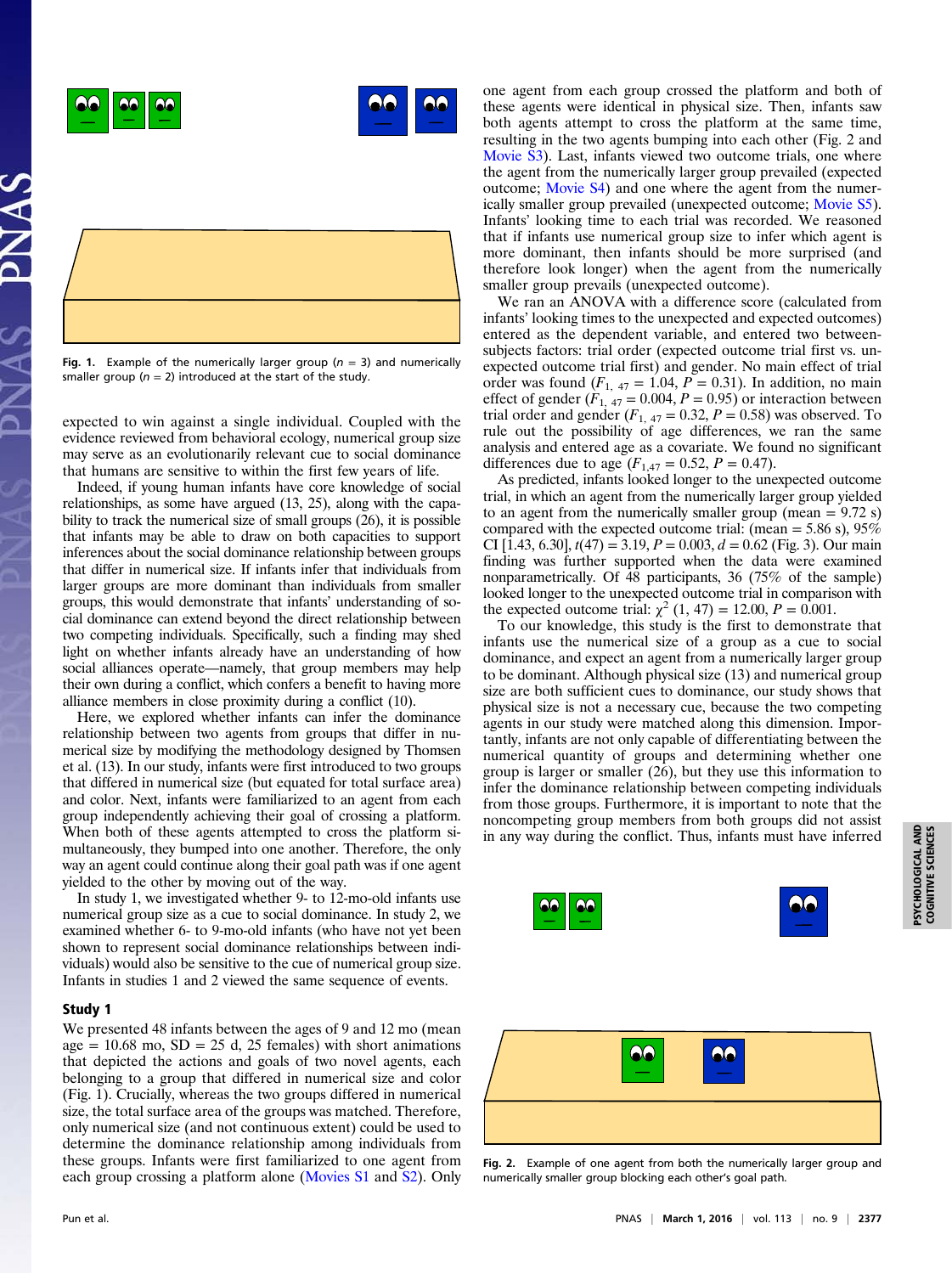

Fig. 3. Mean looking time to unexpected outcome trial compared with expected outcome trial for 9- to 12-mo-old infants. Error bars denote SE of the mean.

which competing agent would be dominant through their alliance with a numerically larger group; this may suggest that infants understand that the presence of alliance members confer a competitive advantage, even if they are not directly involved in an observed conflict.

#### Study 2

It is possible that the reported failure of infants' ability to reason about social dominance relationships before 9 mo of age (25) reflects a genuine lack of infants' capacity to establish such representations. Alternatively, younger infants may be capable of understanding social dominance relations, but simply do not use physical size to infer dominance. To determine whether infants' ability to infer social dominance from the numerical size of a group emerges before their sensitivity to relative physical size, we conducted the same experiment as in study 1 with a sample of 48 infants between the ages of 6 and 9 mo. Importantly, this sample included the age ranges that reportedly fail to use physical size to reason about social dominance  $(13)$ . These infants (mean age  $=$ 7.40 mo,  $SD = 30$  d, 20 females) viewed the same sequence of events as the 9- to 12-mo-old infants in study 1.

We ran an ANOVA with a difference score (calculated from infants' looking times to the unexpected and expected outcomes) entered as the dependent variable, and entered two betweensubjects factors: trial order (expected outcome trial first vs. unexpected outcome trial first) and gender. A main effect of trial order was found  $(F_{1, 47} = 9.37, P = 0.004, \eta_p^2 = 0.18)$ . This effect was mainly driven by infants viewing the unexpected outcome trial first, such that infants looked longer on average when viewing the unexpected outcome trial first, as opposed to viewing the unexpected outcome trial second [\(Table S1\)](http://www.pnas.org/lookup/suppl/doi:10.1073/pnas.1514879113/-/DCSupplemental/pnas.201514879SI.pdf?targetid=nameddest=ST1). No main effect of gender  $(F_{1,47} = 2.14, P = 0.15)$  or interaction between trial order and gender  $(F_{1,47} = 0.00, P = 0.98)$  was observed. To rule out the possibility of age differences, we ran the same analysis and entered age as a covariate. We found no significant differences due to age  $(F_{1,47} = 1.45, P = 0.24)$ .

A paired-samples  $t$  test comparing the mean looking time  $(s)$ that infants ages 6–9 mo spent looking at the screen following the unexpected outcome trial (mean  $= 10.41$  s) and the expected outcome trial (mean =  $6.75$  s) was significant, 95% CI [1.37, 5.95],  $t(47) = 3.22$ ,  $P = 0.002$ ,  $d = 0.57$  (Fig. 4), replicating our finding observed with the older sample from study 1. Thus, even younger infants are more surprised when an agent from a numerically smaller group prevails at the expense of an agent from a numerically larger group. As with study 1, this finding was further supported when the data were examined nonparametrically.

Of 48 participants, 35 (73% of the sample) looked longer to the unexpected outcome trial in comparison with the expected outcome trial,  $\chi^2$  (1, 48) = 10.08, P = 0.001.

Results from study 2 demonstrate once again that infants can use the relative numerical size of two groups to infer the social dominance relationship between competing individuals from those groups. Like older infants, younger infants expect an agent from a numerically larger group to be socially dominant. This result is especially interesting in light of previous experiments where infants younger than 10 mo of age failed to represent social dominance relationships among two competing individuals that differed in their physical size (13).

#### Study 3

In studies 1 and 2, we presented infants with two groups varying in numerical size, but matched in total surface area. Infants looked longer when an agent from the numerically larger group yielded to a same sized agent from the numerically smaller group. Though we interpret this result as evidence that infants use numerical size of a group to reason about the dominance relationship between individuals from those groups, there is another possible interpretation to consider. With the limited cues to depth inherent in our computer display, the relative size vs. distance of each individual on the screen might have been difficult to discern after viewing one agent yield to the other agent on the platform. It is possible that infants noticed this change in state and remained fixated on the screen to compare the relative size and distance of the agent that yielded to the remaining individual(s) from the agents' own group. Accordingly, this account would predict that infants looked longer to our unexpected outcome trial, because there were more size and depth comparisons to assess between the individuals in the larger group (three individuals) relative to the smaller group (two individuals).

To address this alternative hypothesis, we conducted a study with 48 infants between the ages of 6 and 12 mo (mean age  $=$ 8.40 mo,  $SD = 1.44$  mo, 22 females). In this study, we modified the stimuli presented in studies 1 and 2 by eliminating the conflict between an agent from each group. To begin, participants viewed the group introduction sequence (same as studies 1 and 2). Then, participants observed one agent from each group move simultaneously to the platform below. In one trial, infants viewed the agent from the numerically larger group attempt to cross the platform. However, a barrier already present in the middle of the platform obstructed the agent's path (Fig. 5). Once the agent reached the middle of the platform, the agent bumped into the barrier three times. Then, the agent bowed down and retreated toward the back of the platform (in a manner identical to the



Fig. 4. Mean looking time to unexpected outcome trial compared with expected outcome trial for 6- to 9-mo-old infants. Error bars denote SE of the mean.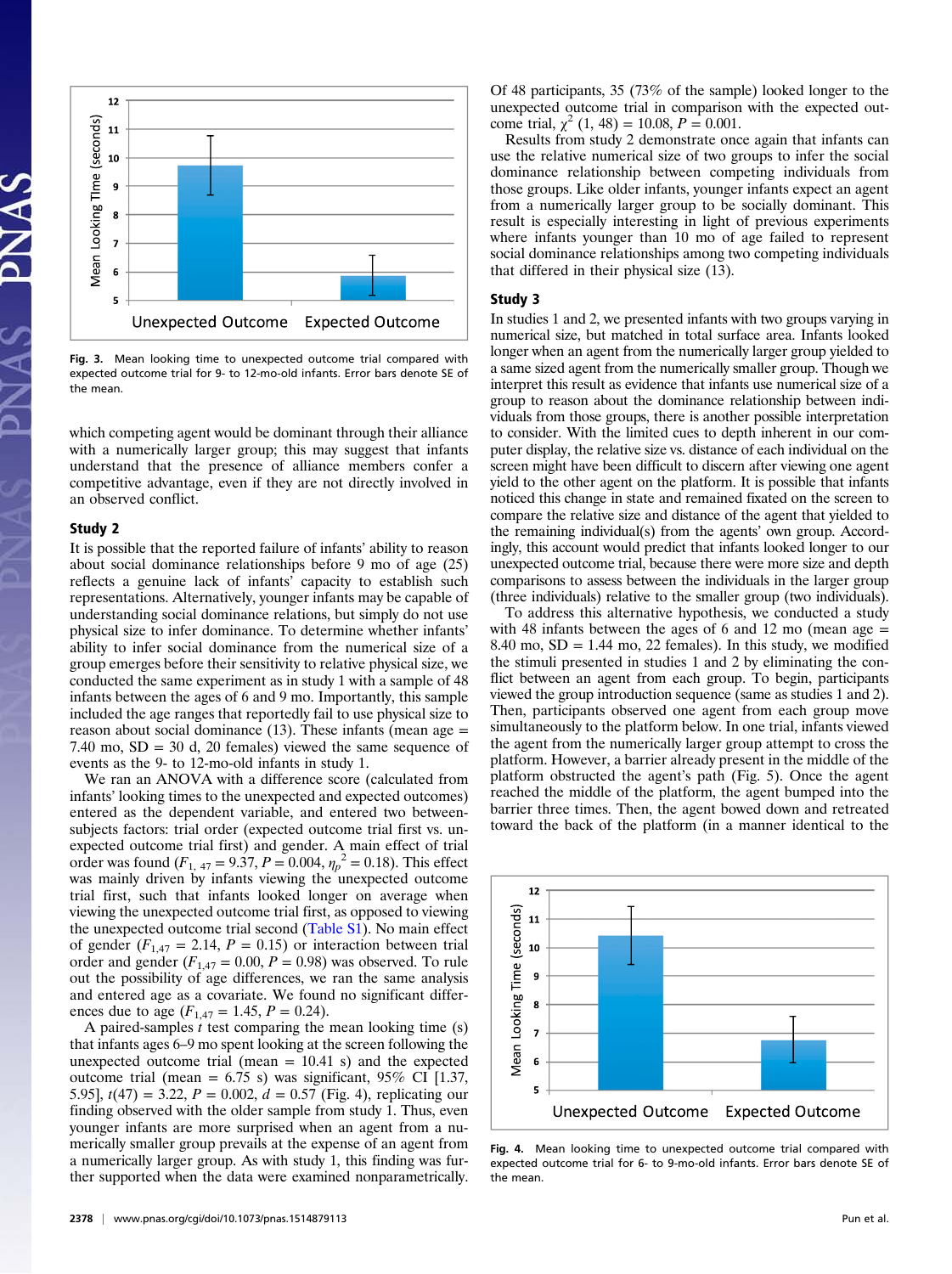

Fig. 5. Example of one agent from the numerically larger group ( $n = 3$ ) being obstructed by a barrier.

retreating motion observed in studies 1 and 2; [Movie S6](http://movie-usa.glencoesoftware.com/video/10.1073/pnas.1514879113/video-6)). In the other trial, infants viewed the same sequence of events when the agent from the numerically smaller group attempted to cross the platform ([Movie S7](http://movie-usa.glencoesoftware.com/video/10.1073/pnas.1514879113/video-7)). Because this new stimuli eliminated conflicting goals between agents, infants should not automatically reason about social dominance relationships. Thus, if infants' attention to each trial is driven by an effort to compare the relative size and distance of the retreating agent to the remaining individual(s) from the agents' own group, then infants should look longer to the trial in which the agent from the numerically larger group retreats toward the back of the platform.

We ran an ANOVA with a difference score (calculated from infants' looking times to the trial in which an agent from the larger group retreats and the trial in which an agent from the smaller group retreats) entered as the dependent variable, and entered two between-subjects factors: trial order (agent from larger group retreats first vs. agent from smaller group retreats first) and gender. A main effect of trial order was found  $(F_{1,47} =$ 6.27,  $P = 0.016$ ,  $\eta_p^2 = 0.13$ ). This effect was mainly driven by infants looking longer, in general, to the second trial presented ([Table S2\)](http://www.pnas.org/lookup/suppl/doi:10.1073/pnas.1514879113/-/DCSupplemental/pnas.201514879SI.pdf?targetid=nameddest=ST2). No main effect of gender  $(F_{1,47} = 0.12, P = 0.73)$  or interaction between trial order and gender  $(F_{1,47} = 0.37, P = 0.55)$ was observed. To rule out the possibility of age differences, we ran the same analysis and entered age as a covariate. We found no significant differences due to age  $(F_{1,47} = 0.23, P = 0.63)$ .

A paired-samples  $t$  test comparing the mean looking time (s) to each trial type revealed that infants did not look significantly longer to the trial in which the agent from the larger group retreated (mean  $= 10.53$  s) compared with the trial in which the agent from the numerically smaller group retreated (mean  $= 10.20$  s), 95% CI [-2.20, 2.86],  $t(47) = 0.26$ ,  $P = 0.79$ ,  $d = 0.04$ . Furthermore, when the data were examined nonparametrically, half of the infants  $(n = 24)$  looked longer to the trial in which the agent from the larger group retreated, and half looked longer to the trial in which the agent from the smaller group retreated,  $\chi^2$  (1, 47) = 0.00, P = 1.00. Therefore, infants' mean looking times were not driven by one particular trial type. Although a null result, this finding suggests that it is unlikely infants in studies 1 and 2 looked longer to an agent from a numerically larger group yielding to an agent from a numerically smaller group because participants were trying to use changes in apparent physical size to make sense of the size and depth of the 2D characters on the screen.

## Discussion

To our knowledge, this is the first study to demonstrate that infants as young as 6 mo of age can represent the dominance relationship between two competing agents in terms of the numerical size of their respective social groups. Whereas previous research has demonstrated that 10- to 13-mo-olds are capable of using physical size to predict whether an individual should be dominant or subordinate to another (13), younger infants were unable to do so. Thus, our data suggest that the reported failure among younger infants to represent social dominance in this earlier study may have been due to the specific cue tested—specifically, understanding the relationship between physical size and social dominance may require more time for infants to learn.

Why might numerical group size be an earlier emerging cue to social dominance than physical size? Interestingly, perceptual cues such as physical size may not always serve as a reliable indicator of social dominance, especially among species that form cooperative social relationships with conspecifics. For example, in nonhuman primates, male chimpanzees striving to achieve a higher status position cannot attain this on their own, and must rely on the support of other males (27, 28). Supporting a male that achieves a higher status position confers benefits to the subordinate males as well. Specifically, higher-status males can provide greater mating opportunities to coalition partners as well as support and protection during a conflict against other coalitions or neighboring groups (6, 27, 29). Therefore, higher-status positions are not necessarily reserved for the largest individuals, but rather can be achieved by smaller (and/or younger) individuals that can successfully cultivate social alliances (30, 31). In comparison with physical size, numerical group size may be a more reliable or salient indicator of social dominance. Often the consequences of being outnumbered are greater than the consequences of being outsized. The mob behavior of several avian species on larger birds of prey being just one example where group size trumps physical size (32). Another possibility is that infants respond to group size earlier than physical size not because of conceptual changes in their representations of social dominance, but because infants find number more salient than physical size (which corresponds with surface area). For instance, Brannon et al. (33) showed that 6-mo-old infants could discriminate a twofold increase in number but not a twofold increase in surface area.

The early sensitivity to the relationship between numerical size and social status may in part be due to both assessments sharing a common representational system. Specifically, in adults, social status comparisons (e.g., military rank) are processed in the same brain region (inferior parietal cortex) in which numerical ratio discrimination is computed (34, 35). Further, judgments of numerical quantity and social status exhibit a similar constraint; this is known as the numerical distance effect and semantic distance effect, respectively, where individuals take longer to compare two points closer on a scale (e.g., 34 vs. 35; associate professor vs. assistant professor) than points further on the same scale (e.g., 30 vs. 50; associate professor vs. janitor) (34–36).

Although infants appear to attribute greater dominance to an individual from a numerically larger group, it is unclear what kinds of inferences infants make about group members that do not directly participate in the conflict. For instance, even though the two competing agents in studies 1 and 2 were physically the same size, the relative size of these individuals with respect to their own group members differed. More specifically, the competing agent from the numerically larger group was always physically larger than the other members of her group, and the competing agent from the numerically smaller group was always physically smaller than the other member of her group. Given the differences in relative physical size within groups, it is possible that infants used relative physical size to evaluate within-group dominance rankings first, before using these rankings to predict the outcome of a between-groups competition. Consequently, infants may expect an agent with a higher within-group dominance ranking (i.e., the largest individual within the group) to also have a between-groups advantage, even when facing an opponent that is identical in size.

Although future research will need to explore this possibility, this account cannot fully explain our findings based on the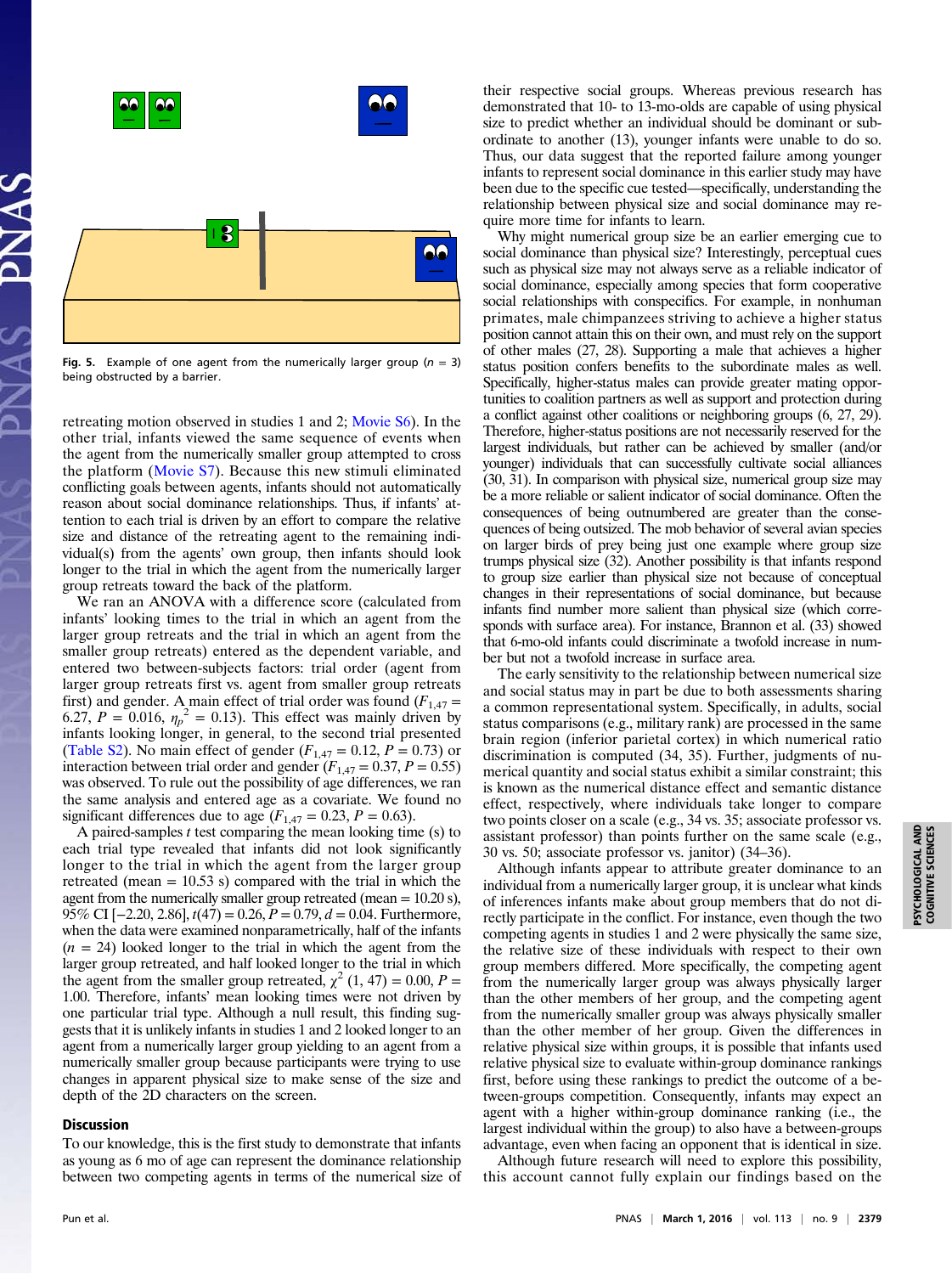methodology we used. First, Thomsen et al. (13) showed that infants younger than 10 mo of age were unable to use the physical size of agents to represent dominance relationships. Thus, if infants relied on physical size to evaluate within-group dominance relationships before assessing between-group dominance relationships, only infants older than 10 mo of age would have expected an individual from a numerically larger group to be dominant over an individual from a numerically smaller group in our study. However, we found that 6- to 9-mo-old infants can use the relative numerical size of two groups to infer the social dominance relationship between competing individuals from those groups. Second, Mascaro and Csibra (25) demonstrated that 12 and 15-mo-old infants have to witness one agent prevail over another agent when encountering competing goals to make inferences about the agents' dominance relationship. Because none of the infants in our study observed a direct competition between agents within the same group, our infants would not have enough information to assess dominance relationships within each group.

Future research may also want to examine infants' expectations of the behavior of group members during a conflict. It is possible that infants may expect individuals from the same group to help an own group member during a perceived conflict. Consistent with this hypothesis, in a recent study with 6- to 8-y-olds, alliance strength was found to be an important predictor of a group's success, such that allies were expected to win against a single individual with no allies (5). Because infants as young as 3 mo of age understand that an agent's goal (such as trying to climb up a hill) can be helped or hindered by another individual (37, 38) and by 7 mo also expect social group members to act alike (39), it is possible that infants may expect additional members of a group to help one another during a conflict. This hypothesis could be directly tested by examining infants' surprise when an individual from one group refuses to help someone from their own group or helps someone from an opposing group.

Furthermore, how infants weigh the benefits of increased group size with the potential cost of loss or injury of group members can speak to theories of intergroup conflict that posit distinct functional roles for different members of a group (10). For example, Lanchester (10) has proposed that the Linear and Square Law can help assess the benefits of increased group size with the cost of losing individuals in battle. More specifically, the Linear Law is based on the assumption that there is little-to-no fitness advantage for individuals from the numerically larger group to concentrate attacks on individuals from the numerically smaller group until they are needed to replace others that have been removed from the battle (owing to injuries or fatalities). According to the Linear Law individual fighting abilities and the number of individuals in a group will both influence the group's resource holding potential (the capacity for one's group to impose costs on the other group), such that the resource holding potential of the larger group will increase as a linear function of their numerical size advantage. Therefore, a larger group may strategize to send out their "best" fighters first, to eliminate more members of the smaller group.

Conversely, the Square Law assumes that all individuals from the numerically larger group will simultaneously attack the individuals from the numerically smaller group (10). According to the Square Law, numerical group size has the greatest influence on the group's resource holding potential, and is less dependent on individual fighting ability. Consequently, the resource holding potential of the larger group will increase as a square function of their numerical size advantage. Therefore, working together as a unit provides the greatest advantage when fighting a smaller group of individuals.

Studies with infants' and young toddlers' expectations of the behavior of group members during an intergroup conflict may help reveal the extent to which they hold beliefs about the timing of when a group member will intervene (before or after a group member is defeated), how many group members will intervene on behalf of a compatriot (one or many), and the particular order with which group members may intervene (larger individuals first or random). Identifying the constraints on infants' reasoning about the role of group members in intergroup conflict may help to clarify which (or whether) such laws are part of an early emerging system for reasoning about intergroup cognition.

#### Materials and Methods

All research was conducted in accordance with the Behavioral Research Ethics Board guidelines (approval no. H10-00147). The University of British Columbia approved all experiments. A legal guardian provided consent on behalf of each participant.

#### Studies 1 and 2.

Participants. For studies 1 and 2, 48 infants for each age group were recruited from a local science center and tested in a soundproof testing room located onsite. In study 1, we analyzed the data from infants between the ages of 9 and 12 mo (mean age = 10.68 mo, range =  $9.36-12.00$  mo,  $SD = 25$  d, 25 females). According to parental report, 47% of infants included in the final sample were classified as Caucasian, 32% as East Asian, and 21% as other ethnicities. An additional 28 participants were excluded from the sample because they did not watch the screen during the critical sequence in which one of the agents bowed down and moved out of the other agent's path of motion ( $n = 12$ ), fussed out ( $n = 10$ ), or because of sibling or parental interference ( $n = 6$ ). These exclusion rates are typical for studies with infants in community-based testing centers where infants are removed from otherwise highly stimulating environments before their participation in the study, and are comparable to the exclusion rate for the study conducted by (13), which also investigated infants' understanding of social dominance in a museum setting.

In study 2, we analyzed the data from infants between the ages of 6 and 9 mo (mean age  $= 7.40$  mo, range  $= 6.00 - 9.12$  mo, SD  $= 30$  d, 20 females). According to parental report, 66% of infants included in the final sample were classified as Caucasian, 18% as East Asian, and 16% as other ethnicities. An additional 21 participants were excluded from the sample because they did not watch the screen during the critical sequence in which one of the agents bowed down and moved out of the other agent's path of motion ( $n = 11$ ), fussed out ( $n = 7$ ), or because of sibling or parental interference ( $n = 3$ ).

Procedure. For all studies, the procedure was identical. Each participant was seated on the lap of their caregiver in a sound proof testing room for the duration of the study, ∼140 cm from the center of a television screen measuring 48" in diameter. To ensure that caregivers would not influence their child's behavior, they were instructed to either keep their eyes closed or were asked to wear a pair of opaque glasses for the duration of the study. Caregivers were also asked to remain silent and to not otherwise direct the child's' attention during the course of the study. The experimenter sat adjacent to the infant and caregiver, separated by a distance of ∼4 feet and hidden behind a black curtain. The experimenter remained behind the curtain and out of the infants' line of sight for the duration of the study. Stimuli. For studies 1 and 2, the stimuli were identical.

Group introduction sequence. All participants were first familiarized to two groups of novel animated characters – one group of blue characters and one group of green characters similar to the animations designed by Thomsen et al. (13) (Fig. 1). To introduce these groups, the green characters appeared on the opposite side of the screen from the blue characters, and infants observed each set of characters bounce in synchrony with other members of their group for a duration of 3 s. For example, members of the green group bounced together, followed by members of the blue group (order was counterbalanced across participants). One group was always numerically larger than the other, and this was counterbalanced between participants. We chose numerical groups consisting of two agents and three agents, because previous research has demonstrated that infants as young as 6 mo are able to reliably distinguish between the ratio of 2:3 individual objects in a variety of contexts and methodologies (26). To ensure that infants' attention was exclusively drawn to numerical magnitude and not overall continuous extent (40), we equated the amount of surface area occupied by each group on the screen.

Goal familiarization trials. Following the group introduction sequence. participants observed one agent from one of the groups move to a platform on the bottom of the screen and then move to the opposite side of the screen. To ensure that infants understood that the agent had the goal of crossing the platform, this sequence repeated for a minimum of two trials and a maximum of four trials. The total number of trials depended on whether the infant looked away from the screen (for at least 1 s), as others have previously done (13). Next, infants observed one agent from the other group perform the same actions, albeit moving across the screen in the opposite direction as the first agent, once again for a maximum of four repetitions of the same